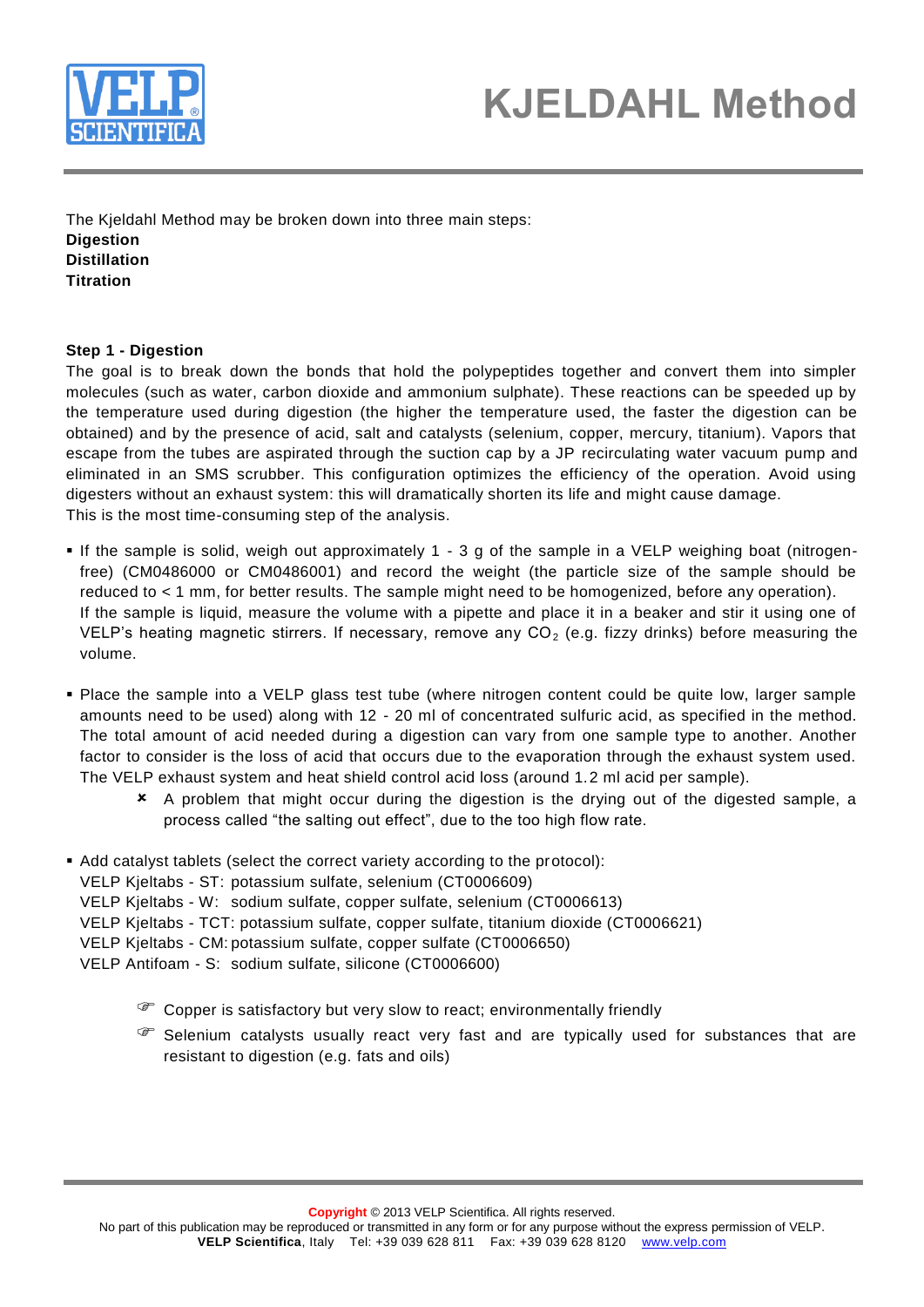

- Select the program from the menu (on DKLs the most used applications are pre-installed and others are user-programmable). Just by pressing Menu, Programs, you can choose which Standard Program to select or create a new Customizable Program.
- Lower the samples (automatically on DKLs) into the aluminum heating block (maintenance-free and highly durable) and heat the mixture to the temperature indicated in the Standard Method. (The DKL aluminum heating block ensures the best possible homogeneity across all tubes and a complete digestion in each tube. It can reach 450 °C / 842 °F, ensuring a nitrogen recovery higher than 99% in the following stages).
- Heat the mixture for the time indicated in the Standard Method in order to obtain a clear and colorless solution. During this phase the sulfuric acid reacts with the sample, converting all nitrogen in organic form into inorganic form that is stable and ready to be analyzed.
	- If any problem occurs during the process and/or if the sample preparation was not correct, the customer can notice the presence of carbon residues (black-brown colored) in the digested mixture and on the walls of the tubes. These are symptoms of an incomplete mineralization of the sample which cannot be processed further.
- Raise the samples (automatically on DKLs) and cool by natural radiation.
- Separate the suction cap (press the up arrow on DKLs) a drip tray needs to be introduced below the suction cap to collect any drops of acid that might fall from the suction cap glass bells.

Now the tube rack can be removed and the samples are ready to be moved to the distillation phase.



**Copyright** © 2013 VELP Scientifica. All rights reserved.

No part of this publication may be reproduced or transmitted in any form or for any purpose without the express permission of VELP. **VELP Scientifica**, Italy Tel: +39 039 628 811 Fax: +39 039 628 8120 www.velp.com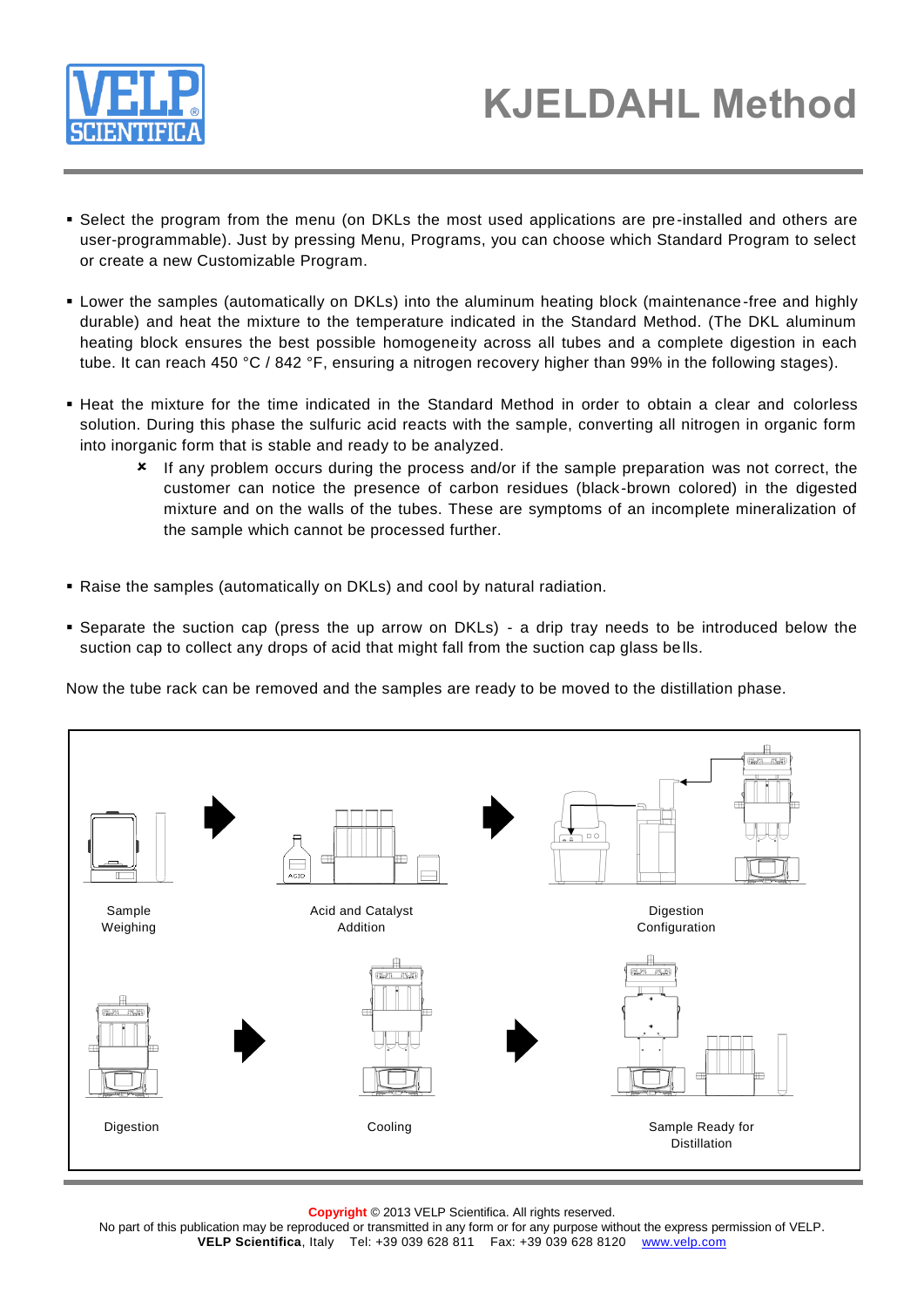

### **KJELDAHL Method**

#### **Step 2 - Distillation**

The ammonium sulphate present in the digested sample are converted into ammonia gas, heated and distilled. The ammonia gas is led into an acid trapping solution where it dissolves and becomes a trapped ammonium ion once again.

Using the Kjeldahl method, nitrites and nitrates are not detected. In order to quantify these elements, a reduction of the sample is necessary (using Devarda alloy) before the digestion stage.

- Add distilled or deionized water to the test tube containing the digested sample to dilute it (automatically on UDK 139, 149, 159). In this way it's easier to detect all the ammonia.
- Separate the nitrogen from the digested mixture by steam distilling (steam output regulation 10-100% on UDK 139, 149, 159), in order to extract ammonia from the alkaline solution.
- Raise the pH of the digested mixture using sodium hydroxide (35%) (automatically on UDKs) to convert  $NH_4^+$  (in solid format) into NH<sub>3</sub> (gaseous), that will be detected with titration.
- Trap the distilled vapors in a dedicated solution of 25-30 ml of boric acid (automatically on UDK 149, 159) to trap all the nitrogen, eliminating the risk of loss.
- Drain the test tube with the digested sample (automatically on UDK 139, 149 and 159).

Now perform the final titration of the ammonia distilled from the sample, considering that if the nitrogen content of the sample is high, a high-concentrated acid for the titration is needed. Another solution is reducing the quantity of the sample used for the analysis, but in some cases it may cause errors giving wrong results.



**Copyright** © 2013 VELP Scientifica. All rights reserved.

No part of this publication may be reproduced or transmitted in any form or for any purpose without the express permission of VELP. **VELP Scientifica**, Italy Tel: +39 039 628 811 Fax: +39 039 628 8120 www.velp.com